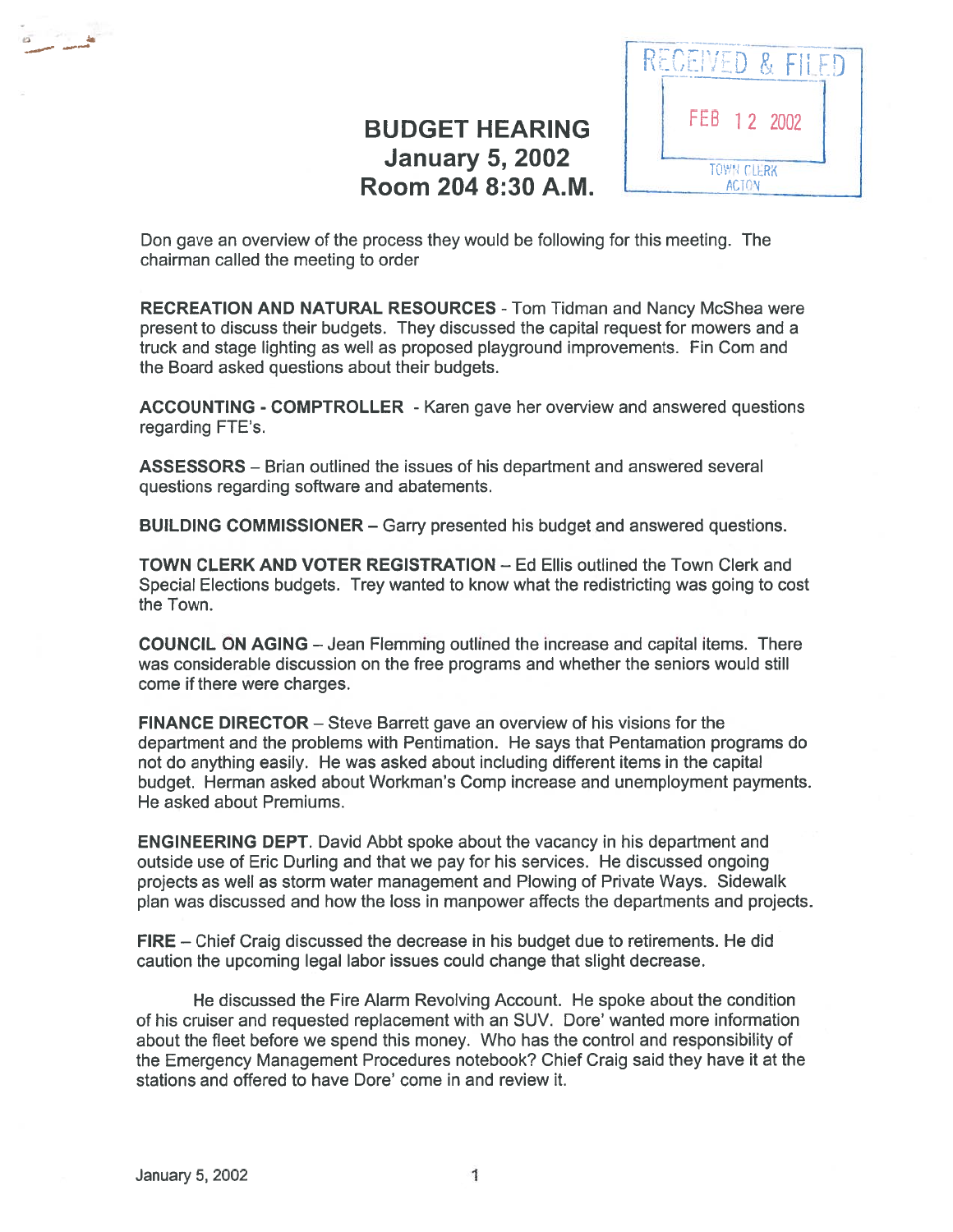BOARD OF HEALTH AND NURSING — Merrily spoke about their JACO accreditation and their high score. They are in good shape.

Doug spoke about Hazardous Waste day. Dore' suggested <sup>a</sup> larger fee for Large TV and Computer screens. Peter asked Doug to develop <sup>a</sup> fee schedule and pu<sup>t</sup> in place ASAP.

Herman asked for the revolving accounts information ASAP.

HR —VETERAN'S SERVICES Charlie Jones — overview of his budget and reques<sup>t</sup> for Cannon File replacement. Dore asked that the state be notified to stop pushing the Full time Veteran's Agent on our community.

HIGHWAY NESWC — Dave Brown updated the group on the ongoing projects that they are involved in. They are not happy with the situation of sewers as that affects their paving program.

He noted that they have <sup>a</sup> handle on the brokerage.

He is requesting <sup>a</sup> pick up truck and proposed to give the old one to Tom Tidman He will also propose new sanders.

Dore' asked about the loss of Chapter 90 funds and how sewage issues affects his department. Herman asked questions about the \$500,000 and after discussion was tabled to John and Herman to discuss.

IT - Mark Hald gave an overview of the positions that he had submitted for approval. It was noted that he is not being used effectively. It was noted we have not used the Cable Funds for any salary. Our Cable attorney had asked us not to spend the funds on this, but since the Cable Company had not been playing fair we should use the money. It was noted that we should ge<sup>t</sup> clearance from the Atty. before using this money.

ACTON MEMORIAL LIBRARY Wanda Null outlined her budget requests. The proposed budget maintains the Bd of Libraries specifications and requirements. They only buy books under the state bid and have seen an increase of patrons up 15 percen<sup>t</sup> each month for the last five months.

MUNICIPAL PROPERTIES — Dean Charter answered the questions asked by Fin Com. They asked about the status of the Vailencourt house.

PLANNING — Roland Bartle spoke about the three boards and Committees that are operating under the Planning Board. They are dealing with the Citizen Petitions for zoning as well as Golf Course and Robbins Brook.

POLICE DEPARTMENT Chief Widmayer outlined his budget reques<sup>t</sup> as well as his need to fill positions that have been open for too long which create manpower problems.

WEST ACTON LIBRARY — Rosalie DiQuatro discussed the WAL and how it differs from the AML with regard to patrons and expectations, and the feel of this smaller library. They still deliver books; they have large print volumes as well as providing an extensive children's program.